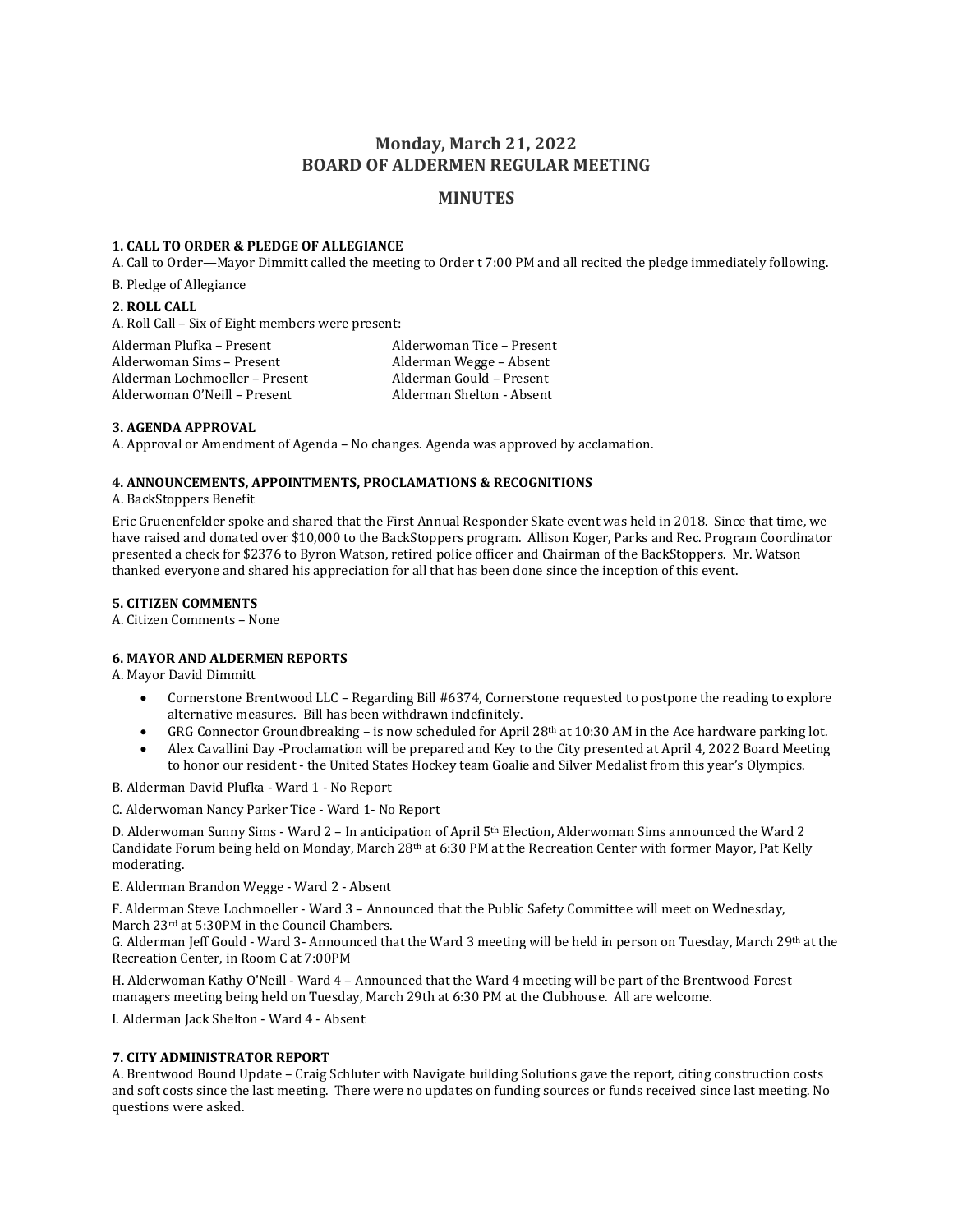#### **8. CONSENT AGENDA**

A. Standing Committees Reports

B. Approval of Meeting Minutes

C. Warrant Lists - Operating Funds and 2021 and 2022 Expenditures from the 2019 Series Certificates of Participation Proceeds (COPs)

D. Resolution No. 1348- A Resolution Approving An Agreement With O.R. Colan Associates For Land Acquisition Services For Deer Creek Greenway Connector- Russell Avenue (TIP #7154-22)

E. Resolution No. 1349 - A Resolution Approving a Change Order to the Contract with SCI Engineering to Provide Additional Testing and Inspections

Mayor entertained a motion to approve the consent agenda. Alderwoman Tice asked about costs associated with Item D – Resolution 1348. Craig Schluter confirmed that the amount noted (\$23,550) is the amount needed to negotiate and the City would still need to pay for the small residential easements, but it's not anticipated there will be any large costs associated with this.

Motion was made by Alderman Lochmoeller and seconded by Alderwoman O'Neill to approve the Consent Agenda. There was no discussion. Roll was called:

Alderman Plufka – Yes Alderwoman Tice – Yes Alderwoman Sims - Yes Alderman Wegge - Absent Alderman Lochmoeller – Yes Alderman Gould – Yes Alderwoman O'Neill - Yes Alderman Shelton - Absent Motion carried by a vote of 6 (Yes) to 0 (No).

#### **9. OLD BUSINESS -** None

#### **10. NEW BUSINESS**

A. Bill No. 6375 - An Ordinance of the City of Brentwood, Missouri, Approving a Certain Real Estate Sale Contract with Bi-State Development Agency of the Missouri-Illinois Metropolitan District for the Purchase of a Portion of Real Property at 3000 S. Brentwood Blvd. and Real Property at 3120 S. Brentwood Blvd. **- First and Second Reading**

City Attorney, Kevin O'Keefe did the reading of the Bill.

Eric Gruenenfelder presented the information stating the land is now for sale, it is to be used for greenspace. The cost is \$1.57 sq. ft. (\$475,000). We have received a grant from Mo. Department of Conservation (MDC) to cover some of this (\$188,703) and working with other partners as well, but to-date, the remaining balance is \$226,297. Also working on a grant with Deer Creek Watershed Alliance for design and construction of property contingent upon sale.

Motion was made by Alderwoman O'Neill and seconded by Alderman Gould to do a second reading of the Bill. Motion carried by unanimous voice vote. City Attorney O'Keefe did the 2nd reading.

Motion was made by Alderwoman Tice and seconded by Alderman Lochmoeller to Perfect Bill #6375 into Ordinance form. There was no discussion. Roll was called:

Alderwoman Tice – Yes Alderwoman Sims – Yes Alderman Wegge – Absent Alderman Lochmoeller – Yes Alderwoman O'Neill – Yes Alderman Shelton - Absent By a vote of 6 (Yes) to 0 (No), Bill No. 6375 will become Ordinance No. 5009 upon signature of the Mayor.

### **11. CITIZEN COMMENTS**

A. Citizen Comments - None

#### **12. CLOSED MEETING**

Mayor entertained a motion to move to Closed Session pursuant to RSMo Section 610.021 subsections 2 and 3. Alderwoman Sims moved the motion and Alderman Gould seconded the motion. It was noted that there was also subsection 1 on the agenda. So, Motion was then amended by Alderwoman Sims and seconded by Alderman Gould to move to closed session pursuant to Section 610.021, subsections 1, 2 & 3. Roll was called:

Alderman Plufka – Yes **Alderwoman Tice – Yes** Alderwoman Sims – Yes Alderman Wegge – Absent Alderman Lochmoeller – Yes Alderman Gould – Yes Alderwoman O'Neill – Yes Alderman Shelton - Absent Motion carried by a vote of 6 (Yes) to 0 (No).